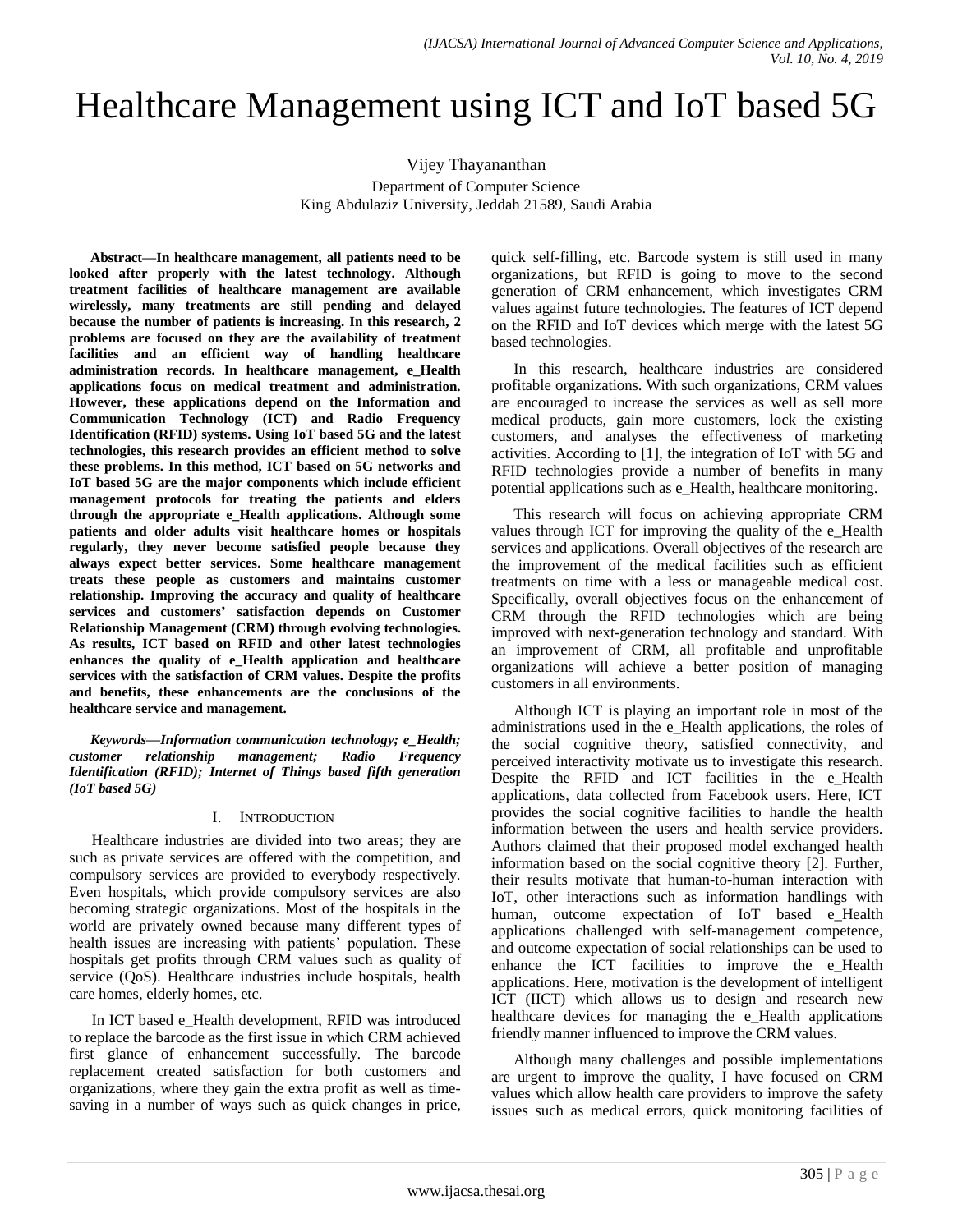patients' identifications and efficient, caring services. The following contributions have been considered in this paper.

- Studying the existing healthcare issues depended on ICT, IoT, and RFID for managing the patients' healthcare system.
- Based on the study and investigation of current CRM values, management issues of e\_Health applications such as patients' monitoring and caring services have been considered for improving the patients' healthcare services.
- Designing a model of generic CRM in healthcare using ICT, CRM values, IoT based 5G for improving the e\_Health and healthcare management services.
- Finding the theoretical comparisons of CRM values for improving healthcare management such as QoS.

The rest of the paper is organized as follows. Section II focuses on the literature review and background. In Section III, we provide details of current technologies used in e-healthcare. Section IV explains the proposed model and brief methodology of the proposed scheme for e\_Health based on CRM values. Theoretical analysis of the e\_Healthcare services obtained from the selected CRM values for e\_Health application is considered in Section V. In Section VI, overall conclusions are written based on the CRM values, theoretical analysis, and results.

# II. LITERATURE REVIEW AND BACKGROUND

In general, healthcare information system (HIS) based on the RFID network and ICT management supports the Management Information System (MIS) and the Clinical Information System (CIS). To improve the HIS, the CRM values such as satisfaction should influence the administration and clinical requirements [3]. More and more healthcare organizations have started utilizing ICT with RFID to improve their CRM values [4]. Although HIS depends on this new utilization, some organizations face an error of at least 5 percent in their system. To overcome these errors, new organizations employ the IICT as a state of the art which not only increase the quality of e\_Health applications and services but also minimize the medical cost.

Although RFID technology reduces the medical cost and offers tremendous benefits to the e\_Health applications, employing RFID to analyze the CRM values in e\_Health services will be one of the new challenges. Maximum security with minimum energy consumption can be considered through CRM values. Here, medical signal interferences and interactions are causing unnecessary problems such as insecure system during the medical operation when the RFID network is not configured correctly. In this situation, limitation and capacity of the RFID such as range of reader [5] (long or short range) should be employed according to the environment.

Psychological problems based on long-term diseases need some IICT based monitoring facilities. Here, the use of RFID and CRM values and e\_Health services provided by IICT are also significant challenges. There will be plenty of other challenges related to long-term diseases such as diabetes because deceases will transform into new problems which never end. Table I shows the growth of CRM with evolving RFID technology [6] which improves the quality of life to all including patients who stay in the care homes and smart hospitals.

Everywhere, uses of IoT devices, smartphones, wearable tags, etc. increase the facilities of the e-healthcare services. Here, ICT enhances the management issues of e-Health applications such as handling patients' medical information or records. Although Fig. 1 shows the management issues, CRM values influence healthcare industries which provide the basic facilities to all patients. For instance, availability of healthcare service increases the satisfaction which improves the profit of the healthcare industries.

According to the healthcare industries, IoT provides many facilities such as quick feedback, adequate security, etc. which improve not only e\_Health applications but also provide excellent services. Using IoT, patients feel the satisfaction with low-cost which is one of the CRM values. Integrating ICT with IoT enhances the healthcare monitoring facilities because RFID tags interact quickly with RFID readers merged with IoT devices. In mobile health, wearable IoT based tags and devices provide quick monitoring facilities which make happy feelings and satisfaction. When CRM values enhance the happy feelings through efficient technologies, e\_Health applications based on CRM offer better services to patients and profits to healthcare industries.

According to [8-10], influences of IoT in RFID become identification of things (IDoT). This RFID enables e\_Health devices to share their unique identification for monitoring the performance of available devices. IDoT technologies enhance the features of ICT when patients use e\_Health applications. Further, IDoT allows healthcare providers to improve CRM values through availability, security, etc. With the growing era of IDoT, the communication between the medical devices which include patients' wearable tags, containers' tags, etc.

TABLE I. HEALTHCARE MANAGEMENT WITH EVOLVING TECHNOLOGY

| <b>Years</b> | <b>Evolving technology in healthcare</b>                                                                                                 |  |
|--------------|------------------------------------------------------------------------------------------------------------------------------------------|--|
| Before 2010  | First, 3 generations had been used with ICT and basic<br>barcode                                                                         |  |
| 2010 to 2011 | The $3rd$ generation had been dominating with the low-<br>cost RFID tags                                                                 |  |
| 2011 to 2020 | With the 4G, e Healthcare based on RFID, security,<br>IoT, and ICT is improving with CRM values                                          |  |
| After 2020   | 5G will be dominating the healthcare services with<br>satisfaction, nursing, etc. based on RFID security and<br>privacy [7], ICT and IoT |  |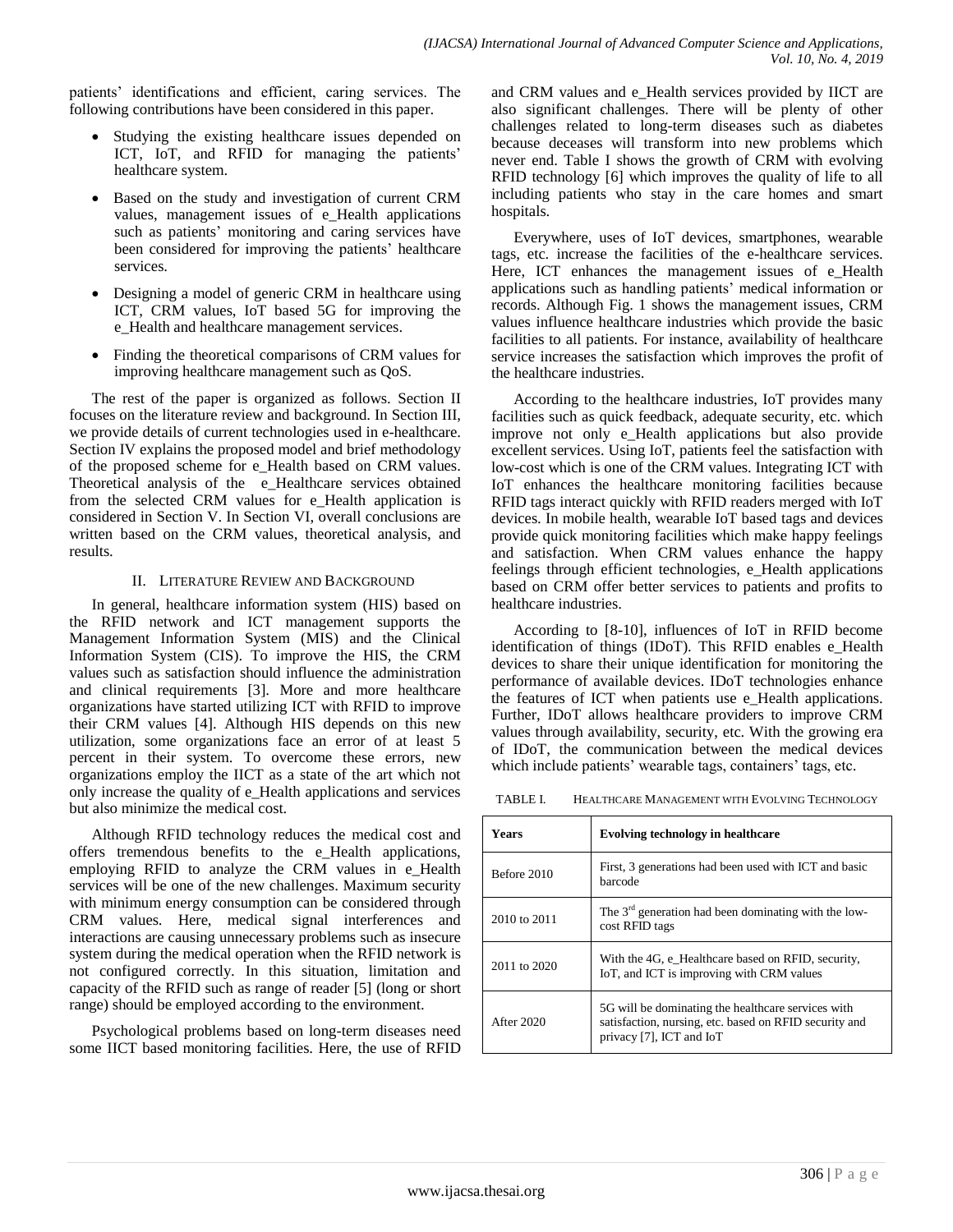

Fig. 1. Healthcare Management with CRM Values.

#### III. CURRENT TECHNOLOGY ISSUES FOR HEALTHCARE

Healthcare industries are merging with e\_Health services and applications. Current technology issues are forcing to merge the e-Health services according to the patients' satisfaction which is one of the CRM values.

The potential e Health applications have some influences with ICT and RFID for improving the patients' monitoring facilities in many directions [11]. All e Health applications have to be invoked to treat the patients with their satisfaction which are CRM values [12-14] improve with the use of technologies. Satisfied patients considered as customers are loyal to their medical service providers which include the RFID-based HIS [15], hospitals, healthcare units, etc. Strategic approaches to using CRM values need some limitations according to the services used in the e\_Health applications [16, 17]. The ICT implementation based on CRM values could enhance the medical services provided not only in the remote areas [18-22] but also in the war affected places.

According to the references [23, 24], authors have developed and analyzed the evaluating model for verifying the results of some selected e\_Health applications. Through this conceptual model, e\_Health applications based on ICT and CRM values have been considered to face some challenges [25]: they are remote monitoring in war-affected areas with low-cost RFID, climate changes, polluted air, etc.

# *A. RFID in e\_Health Applications*

The use of RFID in the medical system enhances not only the patients' monitoring facilities but also improve the services handled through modern technologies. Here, the authors have used the technology, organization, and environment (TOE) framework [26] to manage the medical care and systems. Despite many frameworks, shortages of medicine and medical systems were impeding the effort to control the e\_Health applications such as diseases and administration of the medical care respectively. Hence, enabling or impeding RFID simplifies not only the healthcare asset management but also medical operations. Using TOE within healthcare management, healthcare providers improve their service through technology such as RFID, ICT, etc., an organization such as hospitals and environments such as remote areas. As far as the results of the TOE are concerned, RFID vendors and healthcare service providers enhanced the implications of the healthcare services and e\_Health applications through using and implementing TOE framework. Authors claimed that RFID implementations enhanced the medical facilities using six different cases which include the CRM values indirectly. Table II provides examples of CRM values and ICT involvements in RFID applications.

Although healthcare provides the basic facilities to all patients and elders, CRM enhances healthcare services with maximum benefits. Thus, generic function (1) depends on many inputs to improve the benefits of healthcare.

| TABLE II. | <b>IDOT APPLICATION BASED ON CRM</b> |  |
|-----------|--------------------------------------|--|
|           |                                      |  |

| <b>Examples of</b><br><b>CRM</b> values | Healthcare management with 5G based ICT and IoT                                                                                                           |
|-----------------------------------------|-----------------------------------------------------------------------------------------------------------------------------------------------------------|
| Satisfaction                            | All ICT based services and IDoT based monitoring<br>facilities will be available for managing personal and<br>confidential medical data with satisfaction |
| Cost                                    | Low-complex technology, quick treatments, and<br>responses without delay, secure system with IDoT, etc.,<br>managing resources and services efficiently   |
| ЭoS                                     | Managing healthcare data without delay, leak, etc.<br>Regular healthcare with ICT & IDoT, timekeeping,<br>maintaining maximum accuracy, etc.              |

$$
H = f(InputStream)
$$
 (1)

In (2), H is the healthcare function depended on the e Health applications which involve with some healthcare inputs such as administration, treatments, CRM values, etc. This function may take n, m and r inputs.

$$
H = \sum_{i=1}^{n} A_i + \sum_{j=1}^{m} T_j + \sum_{k=1}^{r} C_k
$$
 (2)

Health is the service depended on quality, accuracy, etc. and the managing and maintaining a healthy life with the satisfaction and peaceful mind. Here, the administration of the health service should provide maximum satisfaction with lowcost.

# *B. Healthcare with CRM*

Elderly people are struggling without proper management which influences with CRM values such as satisfaction, QoS, cost, etc. These days, satisfaction not only depending on the human admirations but also electronic tracking devices involved during the services offered by the elderly homes and hospitals [27, 28]. According to Innominato et al. [29], homebased e\_Health multifunction and the multiuser platform provides maximum satisfaction when different e\_Health applications are handled simultaneously. Daily data collected from the patients are sent to this platform for analyzing the patients' problems with their satisfaction. This platform allows the hospital team to handle the daily data with the efficient ICT concept from the specific server.

# *C. Healthcare Management with Call Handling*

As an example scenario, the healthcare management with call handling can be improved using ICT concepts and latest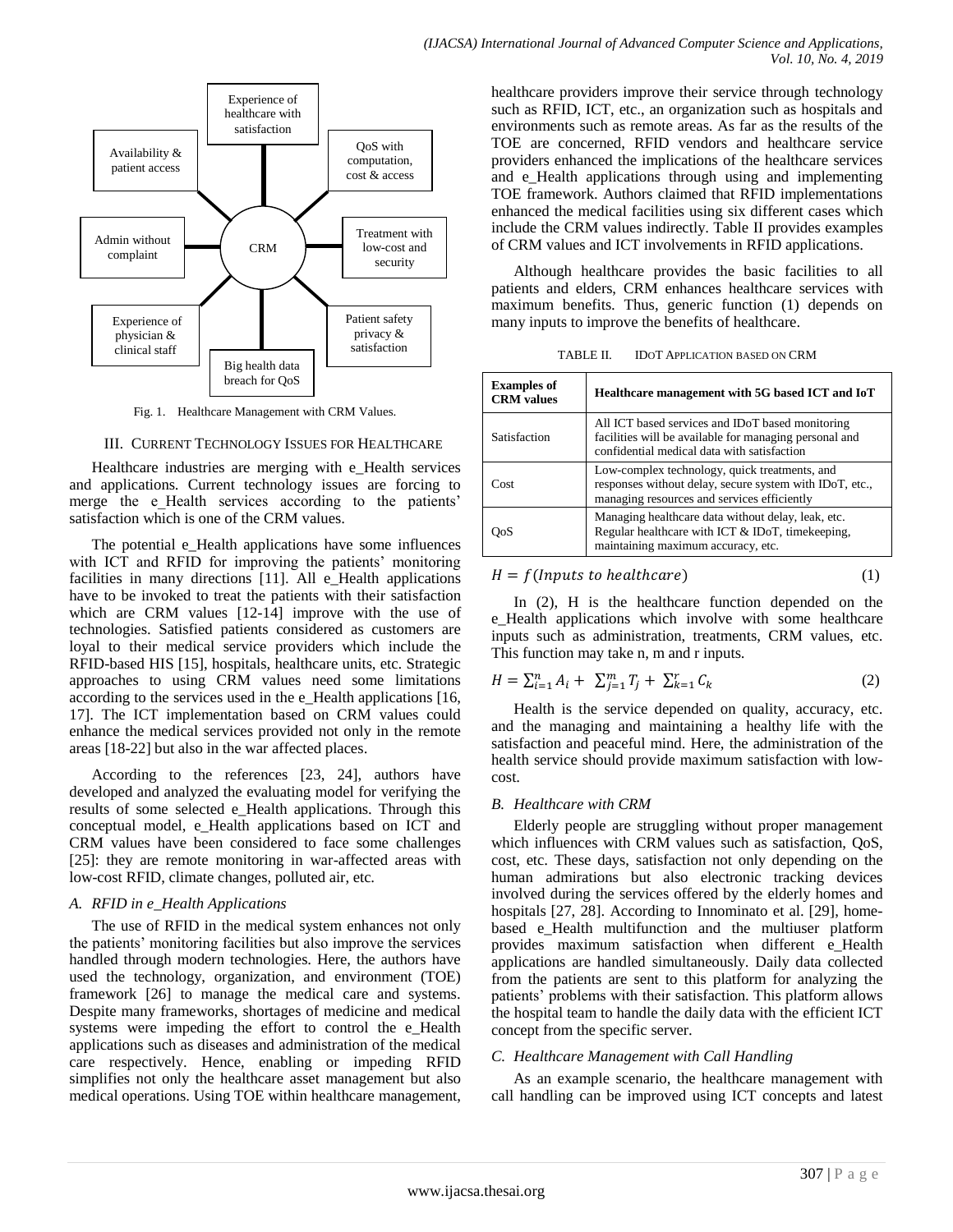technologies. As shown in Fig. 2, call handling provides many benefits to both users and service providers for improving CRM values.

In healthcare management, call handling dominates many issues to open the services between the users and medical service providers including nurses and physicians. Here, users may be patients, elders, others, etc. who expect to register for starting the healthcare services. Despite many online services, source and destinations are linked by wireless channels. Call handling initiates many issues, but some of the following issues in healthcare management are dominating the main medical services. They are the availability of the services, administration details for registrations, treatments strategies, etc.

Availability of service: All calls including online services interacted by users whenever they want. Here, QoS depends on the call handling (accepting, blocking, dropping, etc.).



Fig. 2. Call Handling Scenario in Healthcare Management.

Administration details for registrations: All accepted calls should be registered without any data loss and delay influenced to QoS.

Treatment strategies: All registered calls should be allocated for caring or consulting with patients according to their priority and available resources. Here, minimum cost, maximum security, etc. are the key parameters of QoS.

In the call handling, the probability of priority calls can be calculated as  $P = 1/e^{\mu t}$ . Here,  $\mu$  is the mean value of calls. When patia ent's random call x is active during the interval t, the probability p is calculated to compute the expected number of channels and calls.

$$
P(x) = \frac{e^{-\lambda} \lambda^x}{x!} \tag{3}
$$

Where,  $\lambda = \mu t$  represents the new online health enquiry rate. Although call handling represented by Poisson distribution (3), all priority and emergency calls can be considered for managing health services. Most of the CRM values depend on besthe t services used with time keeping, minimum delay, maximum security, etc. When service providers maintain the call handling accurately, QoS of the CRM value enhances the healthcare management.

#### *D. ICT for e\_Health Applications*

The ICT system is being developed to integrate the health and social for collecting the CRM values which improve the e\_Health applications. This integrated approach includes much more robust ICT solutions, along with new e\_Health services that healthcare providers will also change the management behaviors. Several types of ICT tools developed to exchange health information (medical and administration) are identified in the e\_Health applications. According to [30, 31], authors claimed that Integrated Care for Older Adults with Complex Health Needs (iCOACH) included the ICT facilities.

#### IV. PROPOSED MODEL

Healthcare management depends on satisfaction, quality, experience, competition, etc. Here, the proposed model employs the generic CRM which enhances the healthcare facilities. The rationale for this model is that the needs of generic CRM can be effectively studied by understanding how CRM value is delivered to the customer (patients and elders). Also, this model shows how ICT based on IoT or 5G technology can be employed to deliver better healthcare such as QoS, cost, and satisfaction. The accuracy of the technologybased treatments can be considered as an overall quality which is given below:

$$
Q(\tau) = W_T + W_D + W_I + W_C \tag{4}
$$

Here,  $\tau$  is the time dependent matrix for prioritizing the users' case and situations. To measure the quality, each weight is multiplied as  $W_T = a_T \times w_T$ ,  $W_D = a_D \times w_D$ ,  $W_I = a_I \times w_I$ , and  $W_c = a_c \times w_c$ . Where, best throughput  $(a_T)$  minimum delay  $(a<sub>D</sub>)$ , minimum jitter  $(a<sub>I</sub>)$  and quick and best charger  $(a<sub>C</sub>)$  are the independent parameters. In (4),  $w_T$ ,  $w_D$ ,  $w_J$  and  $w_C$  are weights of the throughput, delay, jitter and charging respectively. Strategically, this model is very useful for the CRM process. It attempts to provide a rationale for applying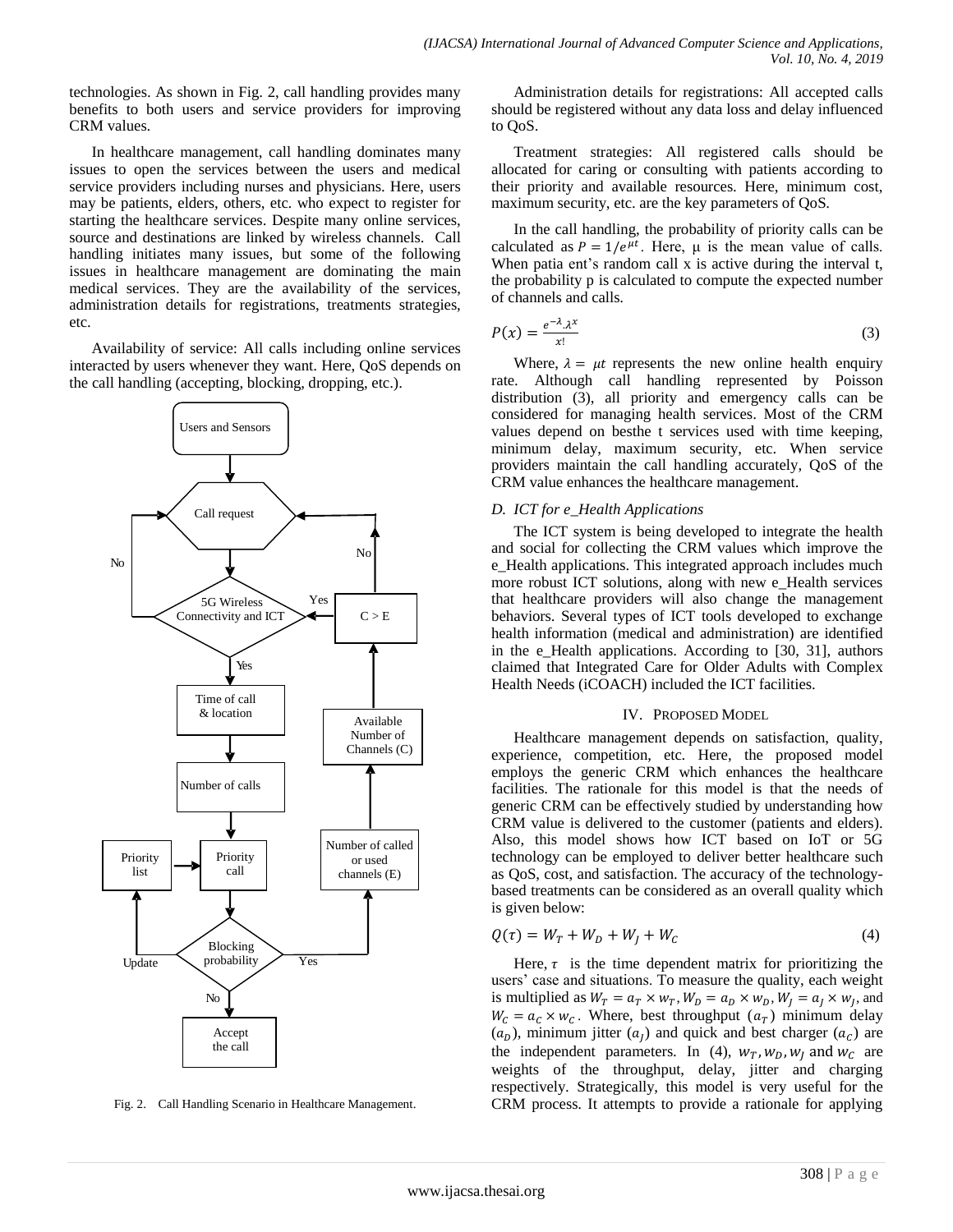RFID technology in the healthcare industries, and it also serves as a healthcare manager for monitoring e\_Health applications.

As shown in Fig. 3, a proposed model based on a generic CRM approach can be developed to improve the healthcare service which depends on the quality [33, 34]. Healthcare technology changes are improving daily. Therefore, healthcare industries update their facilities with reasonable changes, which will affect all issues in the business including CRM. Through this model, organizations can identify the opportunities and develop e\_Health strategies, payment policies [35], etc. With an appropriate CRM policy, healthcare services can be created and implemented for improving healthcare management. The CRM policies depend on CRM values attracted to the customer (patients or older adults). Despite many CRM values and their updated issues such as technical requirements and policies, patients need quick, lowcost and peaceful service according to e\_Health applications. Updating the policies of CRM values enhances the profit and benefits of the healthcare industries. In this research, the role of ICT in the patients' care facilities is important to update the CRM policies. In addition, all CRM values including QoS not only depend on the users' of ICT infrastructure but also available best service of ICT merging with evolving technologies and policies.



Fig. 3. A Proposed Model of Generic CRM in Healthcare.

Minimizing the medical cost is the ultimate target of all ordinary patients. All CRM values not only improve the overall performance of healthcare management but also provide support to all types of users. Service providers should maintain accuracy when they deploy the latest technologies. Accuracy keeps the satisfying treatment which creates satisfaction when patients use the e\_Health applications.

# V. ANALYSIS AND DISCUSSIONS

This section describes healthcare services and management prioritized as a QoS which provides the patients' satisfaction. Although healthcare management deals with many issues and services, handling calls and prioritizing calls according to the patients' health condition are considered as QoS.

### *A. Operational Scenarios and Indicative Results*

New healthcare management will have some new resolutions based on the emerging technology of ICT and CRM values. The ICT based CRM policies will help to increase the quality of the healthcare services and industries' benefits (error reduction, quick monitoring, security, etc.). Following scenarios illustrate the CRM values when patients use basic ICT and IoT based ICT. In these scenarios, four types of healthcare and 100 patients are used for recording the patients' opinion of CRM values.

*1) Scenario 1 (Cost with healthcare issues):* Future of the e Health services must be error free because still at least 5% error causes many problems in healthcare industries. Fig. 4 shows the average cost of conventional and proposed ICT deployments with the increasing number of patients (users). In this analysis, the percentage of ICT-5G based IoT improves when users are increased. Hence, CRM value (cost) will be better when cost is considered as healthcare measurement during the call handling and patient monitoring. Cost related to a data breach can be reduced when healthcare units or industries provide better services and treatment with new technology.

Although accuracy calculations are dominating to reach the best service, healthcare management allows the service providers to maintain the accuracy for improving the patients' satisfaction.

*2) Scenario 2 (QoS during the treatment):* Future of the health care services and management will depend on the quick and efficient treatment facilities which maximize the health services and improve the overall quality and profit. Fig. 5 is an expected performance of quality issues during the healthcare services provided by hospitals and healthcare industries. When healthcare service providers increase their services and features involved with latest technologies such as IoT, IDoT, IoT based on 5G, etc., QoS increases. Also, technological issues such as 5G requirements (latency, delay, etc.) increase the QoS. With basic accuracy calculations, service providers can choose the best technology for maintaining healthcare applications. Also implementing IoT based 5G for improving ICT and healthrelated communication technologies such as call handling depending on the technical requirements. In e\_Health application over the wireless communication, accuracy of the treatment is the most important parameter. It not only provides the accuracy of the medical treatment but also increases the QoS. Although medical services are leading to reach high quality and reputation, competition is still challenging with the evolving technology.

Technology is changing, merging and evolving with many new requirements but the percentage of QoS should increase with the implementation according to the service architecture of the 5G environments.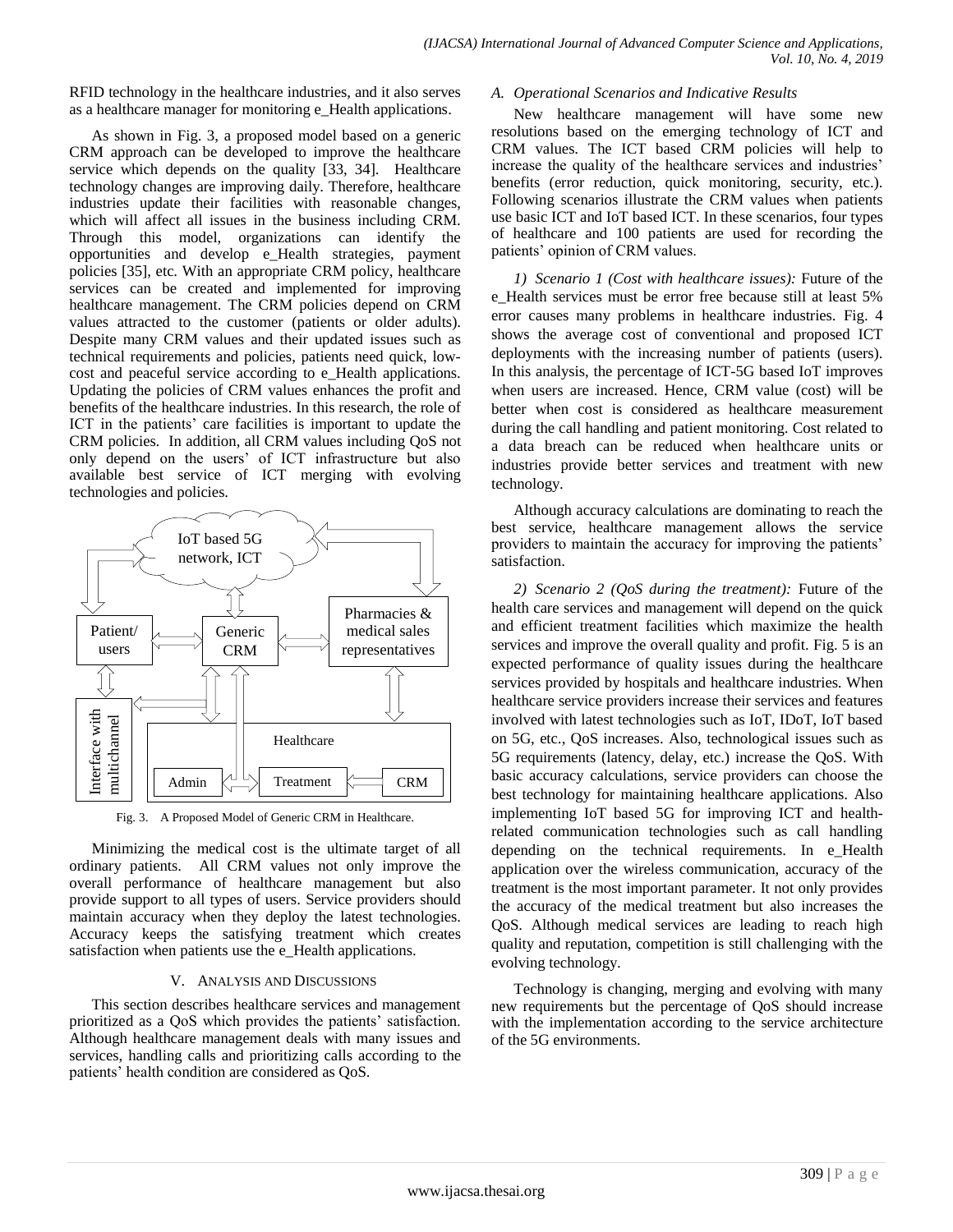



Fig. 4. Cost Improvement through ICT Technologies.



Fig. 5. Comparison of Technology Issues for Improving QoS.



Fig. 6. Comparison of the Best Technology for Improving Satisfaction.

*3) Scenario 3 (Satisfaction considered as best service):* All medical services must be efficient with the nursing, caring, etc. which provide satisfaction. Regarding medical services, both patients and service providers should satisfy. Patients' satisfaction depended on the best service used through the best technology increase the CRM value of satisfaction as in Fig. 6. Future of healthcare management will be competitive with the best services, low-cost technology, and maximum satisfaction.

Through this research, at least a 10% improvement in e\_Health applications over the wireless network will be expected. Not only patients will enjoy the CRM values, but also customers (elders) who use the healthcare industries for their private purposes will enjoy the CRM values with the best and latest technology. Here, patients are like customers because patients not only use health care services but also they buy healthcare products regularly according to the e\_Health applications and become happy and satisfied customers.

According to the properties of IoT devices, communication and computation capabilities are limited because IoT devices are very small and work with the low-power. Examples of IoT devices are wearable watches, smart cameras, etc. In CRM, IoT based devices help to improve the quality, accuracy, etc. which provides the satisfaction considered as one of the CRM values. For instance, wearable watches provide quick monitoring of health issues such as sugar levels of blood. This facility reduces the cost and time of the patient and increases the quality which improves the CRM values.

Although many securities are available for protecting data in public and private healthcare organizations, data breaching is damaging the accuracy and quality of the treatment. Currently, 5G provides efficient protection techniques for protecting data breaches. They are secure software-defined networks (SDN) with lightweight cryptographic algorithms; secure SDN based intelligent approach with routing algorithms, non-orthogonal multiple accessing techniques with physical layer security, etc.

Regarding the proposed model, cost and time are the important factors considered in figures 7a and 7b. Using this model, technology not only improves the e\_Health applications and healthcare services but also cost ad time which involves with the CRM values. Table III illustrates the admin (call handling) and small treatments considered for measuring satisfaction ratio which increases with evolving technologies.



Fig. 7. Expected Improvements a) Cost and b) Time with Technologies.

TABLE III. SATISFACTION RATIO AGAINST THE TECHNOLOGY

| Technology       | $0 <$ Satisfaction ratio $< 1$              |                                       |  |
|------------------|---------------------------------------------|---------------------------------------|--|
|                  | Call handling rate per<br>minute (50 calls) | Treatment per hour<br>(10 treatments) |  |
| <b>ICT</b>       | $0.4 \text{ to } 0.5$                       | $0.45$ to $0.55$                      |  |
| ICT - IoT        | $0.5 \text{ to } 0.6$                       | $0.55$ to $0.65$                      |  |
| $ICT$ $IoT - 5G$ | $0.6 \text{ to } 0.65$                      | $0.65$ to $0.7$                       |  |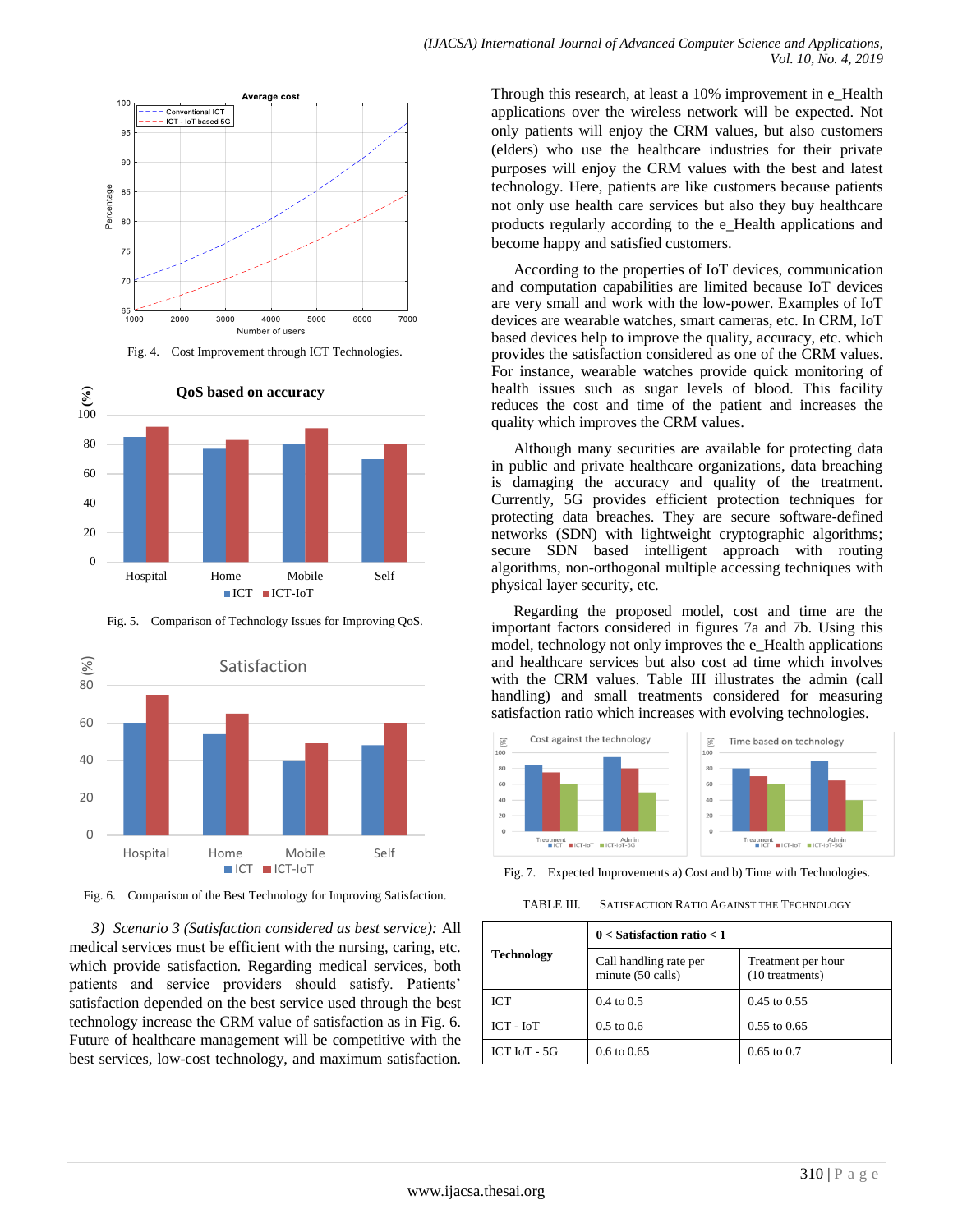Although many limitations in the healthcare management issues, limitation of this study focuses on QoS during the healthcare services, cost against healthcare services and profit through the CRM values. Healthcare facilities are improved by efficient services, secure technologies, minimum waiting time, etc. Using technology will not only improve profit and CRM values but also reduce the waiting time. When service providers consider all these limitations correctly according to the priority, both users and service providers will get the benefits. According to my opinion, these limitations will open many new research ideas and activities in this field. They are such as minimum waiting time and cost against the QoS, efficient use of technology and services against the cost, etc.

# *B. Recent Advances in e\_Health Systems*

Implementation of ICT and IICT should be available within the e\_Health system for analyzing all healthcare services influenced by the patients' satisfaction. Here, the recent advance approach is CRM which depends on the ways patents are treated in the hospitals and healthcare units. In this approach, applying CRM values excellently within the healthcare system is one of the recent advances. Following technology, services, application, and facilities are examples of recent improvements in the e\_Health system.

According to Newman-Casey et al. [36], experiences with e\_Health technology among glaucoma patients and their relationship with medication adherence can be analyzed using CRM values which not only improve the e\_Health applications but also simplify the patients' relationships when health providers set and apply medication adherence during the health monitoring and physical observations.

A systematic review of the technology acceptance model (TAM) [37] in health informatics, improve the e\_Health services. Furthers, authors have identified three ICT application areas for implementing TAM in the healthcare services they are telemedicine, electronic health records, and mobile applications respectively. The ICT application area recently investigated using the TAM will be the major challenge for enhancing the healthcare facilities when e\_Health applications are integrated with ICT. In addition to this, TAM can be extended to develop dynamic health service environments by the integration of components from CRM values. As discussed in [38], the ICT helps trauma survivors to improve their mental health services considered as e\_Health applications. Here, existing treatments and patients' monitoring facilities which support the mental health services can be enhanced with the modern electronic technologies. Further, discussion allows researchers to understand how IICT or different technologies can be used for implementing therapeutic tasks with CRM values. Despite many treatments, trauma survivors need therapeutic processing which not only helps to remove mental disorders and problems but provides satisfaction. Intelligent approaches are minimizing the cost and time through the CRM values and technology enhances the flexibility of available services and capacity for decision making. Here, IICT allows healthcare users and service providers to manage their healthcare devices intelligently. Knowledge management (KM) in long-term care will allow healthcare service providers to set the barriers of health care such as users' knowledge. Furthermore, the authors proposed

long-term care in a TOE framework with KM [32] and IICT concept. Although the framework includes security, complexity, and costs analysis mechanism, it provides CRM concepts to improve management support, nursing leadership, etc. According to [39], the ICT within the health system encourages the citizens which include service providers and users to improve their e\_Health facilities. Authors prefer to deploy the ICT because citizens will get not only quick treatment but also they can have an efficient system with a less medical cost. Although the objective of this article is to manage the clinical products within the hospital or medical unit, important of the ICT facilities are considered. In this management, using CRM values will increase healthcare efficiency and economic efficiency.

# VI. CONCLUSIONS

The study of CRM values allows healthcare providers to improve the facilities of e\_Health applications. Enhancement of the e\_Health applications such as quality always increases the profit and benefits when healthcare users and service providers deploy the ICT, RFID, and IoT within the medical systems efficiently. In order to enhance the quality of healthcare and e\_Health development using ICT, CRM values and 5G based IoT, the efficient proposed model is introduced in this paper. The CRM values and applications of RFID and IoT enhance the healthcare facilities through the ICT which works with the latest technologies and provides user-friendly features to e\_Health users. Also, ICT-5G based IoT technology improve the average healthcare cost. Satisfaction and other CRM values such as QoS depend on the accuracy of the treatments involved with the technology.

Future work is to find low-cost solutions which minimize the overall cost of the medical cost and waiting time through the QoS as CRM value, ICT, RFID, modern technologies, etc. All over the world, the evolution of technology is increasing in many dimensions but the cost and waiting time in hospitals are increasing without proper management. The services with CRM values should be implemented in all actions of the hospital or medical services satisfied by moral and ethical issues. These are the only valuable key terms derived from the CRM values. The objectives of the e\_Health application are low-cost medical facilities, minimum waiting time, etc. But, high medical cost and intolerable waiting time are creating low-quality services rather than the best services with maximum moral issues. ICT provides many benefits to users and service providers for delivering efficient services. Further, it simplifies business communication through the available technical capabilities.

# ACKNOWLEDGMENT

This work was funded by the Deanship of Scientific Research (DSR), King Abdulaziz University, Jeddah, under grant No. (D1435-362-611). The authors, therefore, acknowledge with thanks, DSR technical and financial support.

# **REFERENCES**

[1] Sharif, Abubakar, Jun Ouyang, Feng Yang, Hassan T. Chattha, Muhammad Ali Imran, Akram Alomainy, and Qammer H. Abbasi. "Low-cost, Inkjet-printed UHF RFID Tag based System for the Internet of Things Applications using Characteristic Modes." IEEE Internet of Things Journal (2019).